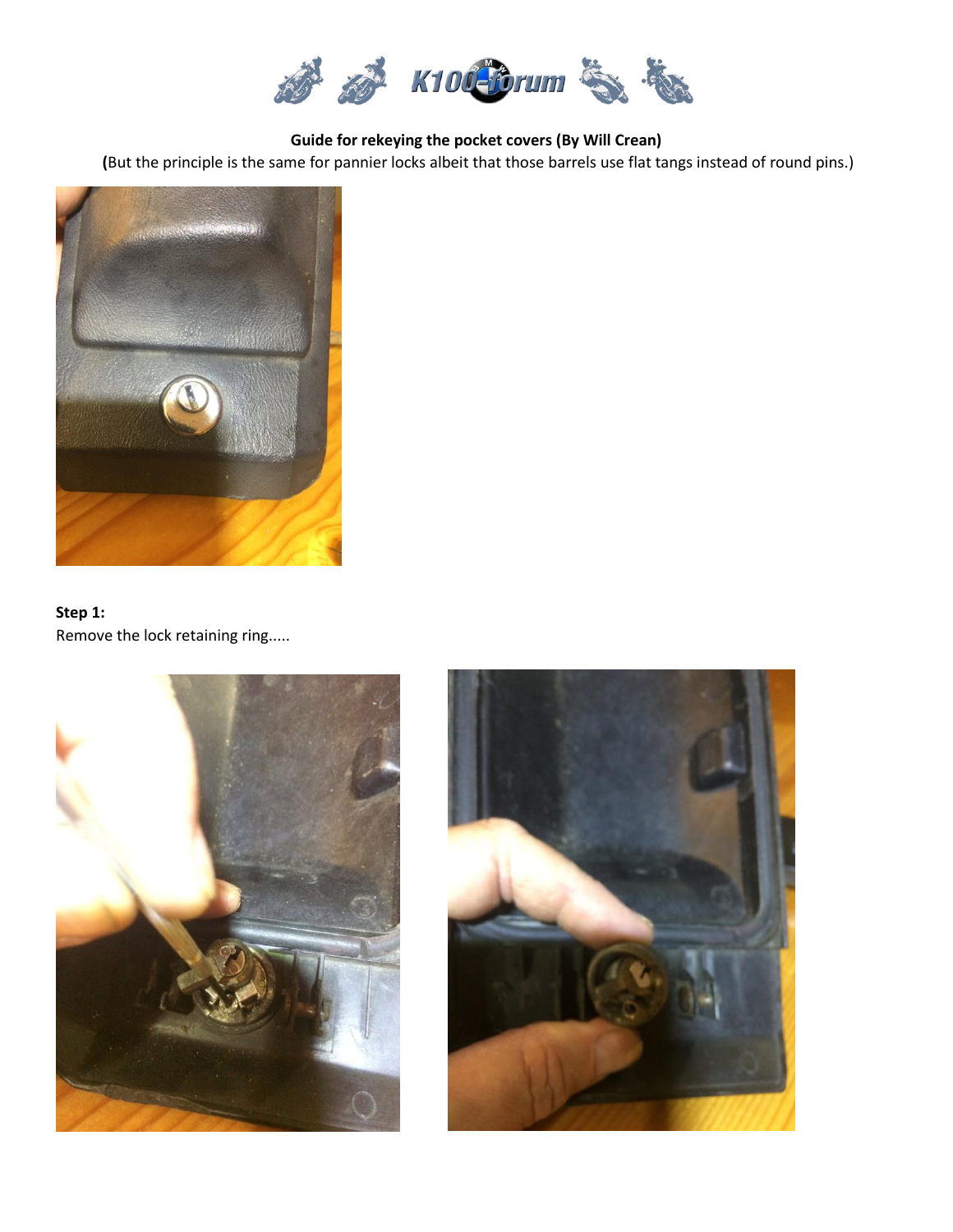#### **How they work?**

The Key pushes pins in the barrel of the lock up into columns inside the housing. An opposing set of pins is pushed by tiny springs to resist them.

Once the meeting faces of the two sets of pins is aligned with the meeting faces of the housing and barrel the barrel can rotate with the key.

A second set of columns in the housing provides the "open" position and allows the key to be withdrawn at this position.

## **Step 2:**

The pins that need to be adjusted are behind these plates....



Use a sharp punch to tap them forward far enough to get a grip with pliers then keep your thumb over it so the tiny springs don't fly as you ease the plate out:

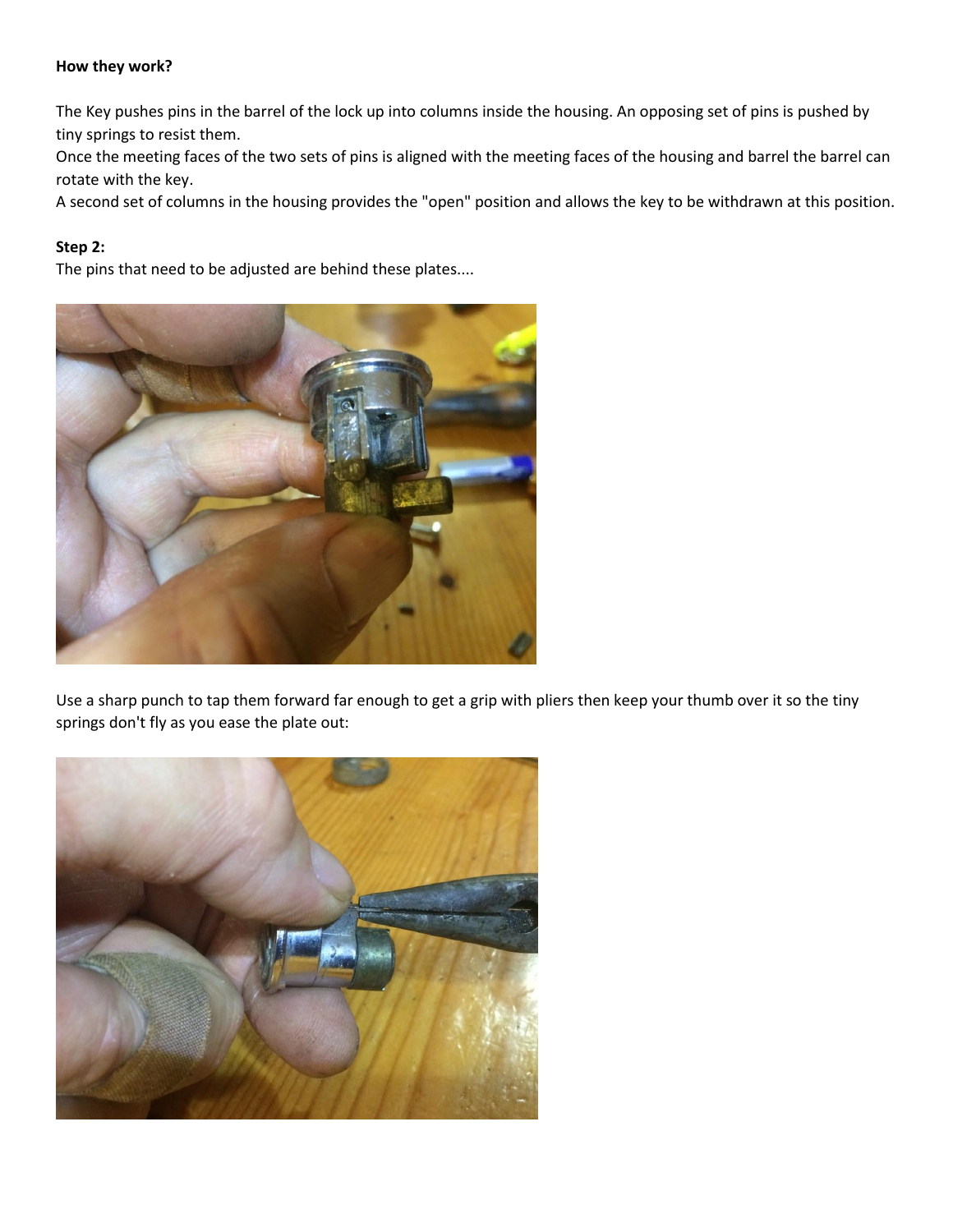# Step 3 ....drill out the roll pin retaining the tongue: (1.5 mm drill bit)



### Remove the barrel:



the internals look like this: ( Key is for scale)

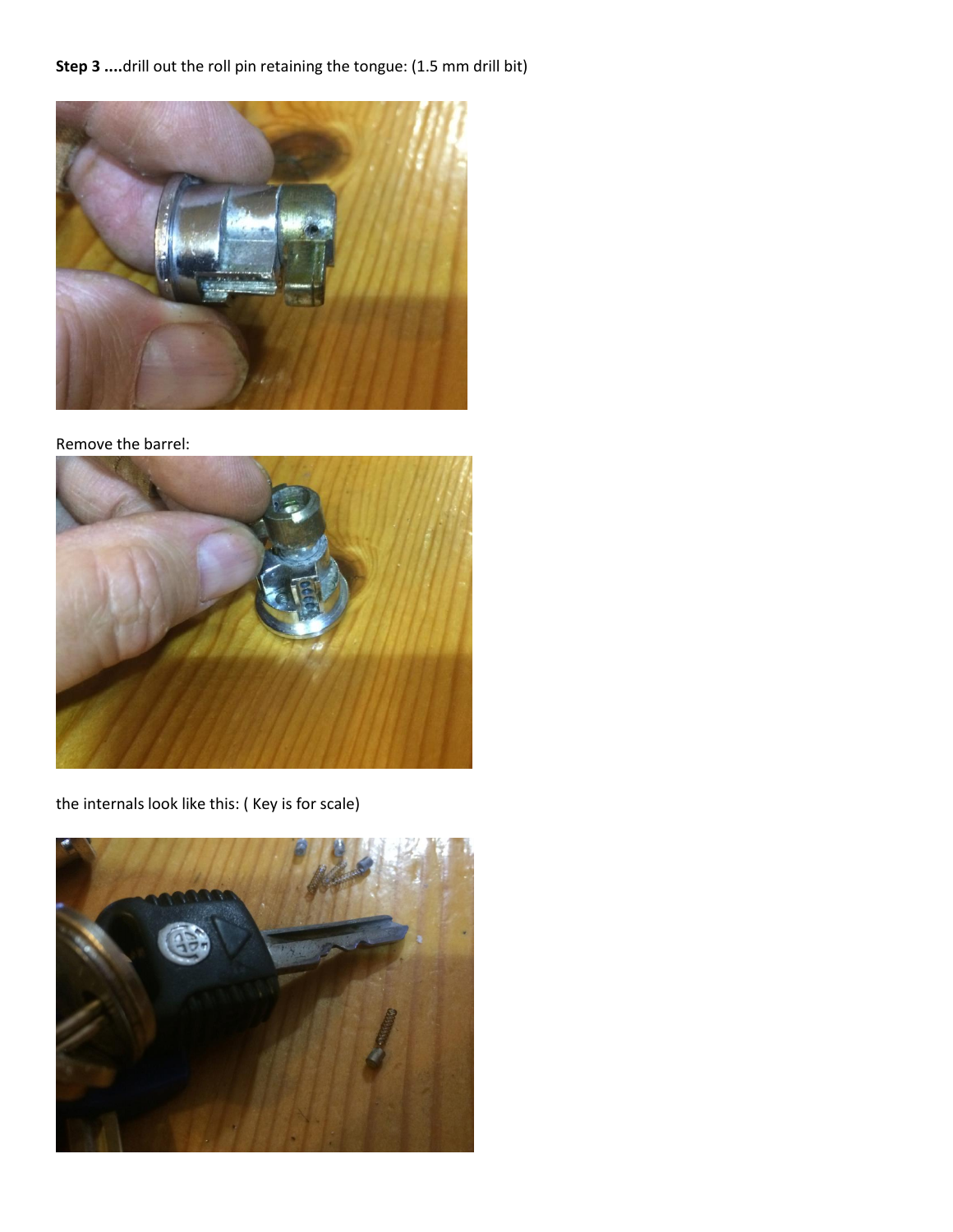With the barrel out push the key you want to use in and observe which pins are proud:



Note, in case they fall out, the pins in the barrel are pointed on the key side and flat on the side photographed. The flat face mates to the short pins pictured above.

The next step is to simply cut and/or file the pins (they are brass so soft enough) flush with the barrel. Any protrusion will stop the barrel from rotating in the housing.

Once you are satisfied the pins match the key, reassembly can begin.

Insert the small square pins first followed by the spring for each of the 4 key points: ( I find the best way to handle the springs is with a small jeweller's screwdriver inserted between coils.